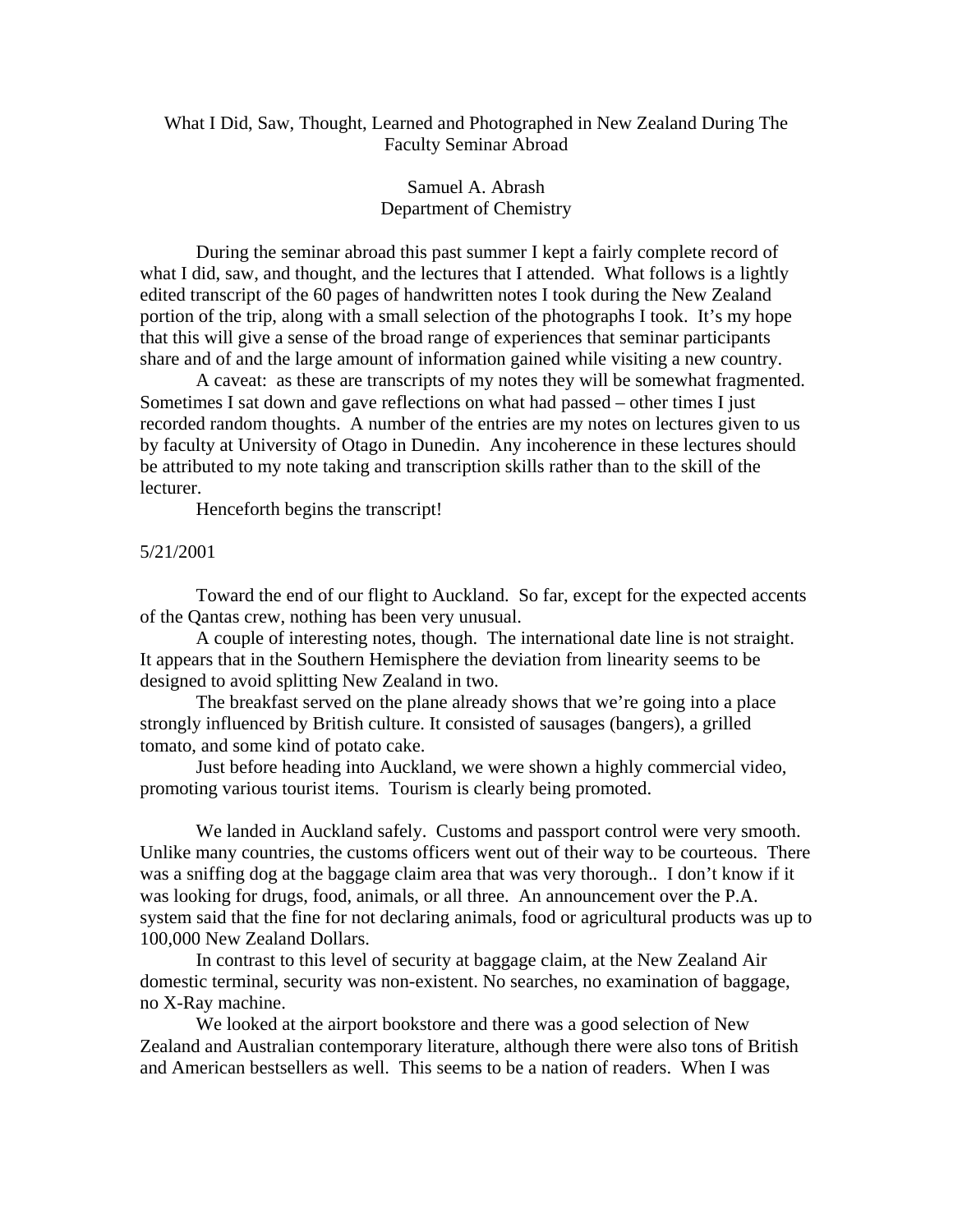waiting in the lounge for the flight to Dunedin, everyone was reading the morning paper – everyone.

 A potentially interesting point. The design of the Auckland Airport had two parallel runways with taxiways on the edge. The terminal is in between the runways, running the full span of the distance between them. This design makes expansion difficult. Does this imply something about expectations and attitudes toward growth, or simply shortsighted planning by the airport designer?

 90-95% of the passengers going into Air New Zealand Flight 407 (Christchurch, Wellington) were of European descent. The same was true of the passengers coming off of the flight from Dunedin/Wellington. We heard a lot about the integration of Maori into the mainstream of NZ society, but this suggests that economically the Maori are still underrepresented.

### 5/21/2001 Flight from Wellington to Auckland

 I sat next to a young man named Peter, married with three children, 7, 5 and 2. He was going to Wellington for a meeting on climate change. He's an industrial consultant and is working on a plan for a large company to give them flexibility in dealing with shifting climate and shifting climate policy.

 New Zealand's greatest contribution to greenhouse gases is methane, not carbon dioxide, from all the farm animals. The second biggest contribution is nitrous oxide.

 Peter was born on a sheep farm in the very South of the South Island. He went to Lincoln College in Christchurch, with a degree in Agricultural Technology. He hasn't worked in that field. He's lived in Auckland for 12 years and will be moving to Wellington soon.

 Jenny Shipley (the former Prime Minister) and a lot of the delegates to Parliament were on our flight. Apparently they go home for the weekend, and then fly down (or up) to Wellington for the sessions each Monday.

 Peter told me that there used to be two domestic carriers, Air New Zealand and Qantas New Zealand, but that one went "knees up" one month ago. He attributes it to bad management.

Wellington was gorgeous to fly into. It's a small city in a valley off the harbor. The nearest houses seem to come to within 50 yards of the runways, and there's water at each end. A short way off are short craggy bush and forest covered mountains. On the whole it's the prettiest landing I've ever been part of. On the way down, Peter told me that Wellington's airport is rated one of the most dangerous airports in the world, in part because of the strong winds (with frequent shear), in part because of the short runways, and in part because of the water at each end of the runway. The proximity of the residential neighborhood can't help much.

5/21/2001 The approach to Dunedin was very pretty. Farmland all over the region between the airport and the city. There was even grazing land between the taxiway and the terminal. The fields are separated by hedgerows, giving an appearance of the south of England to the area. There were snow peaked mountains to the left as we left the airport. On the right was a lower range with tree and bush topped mountains. Our driver keeps telling us about how wonderful the country is. Very positive, very charming.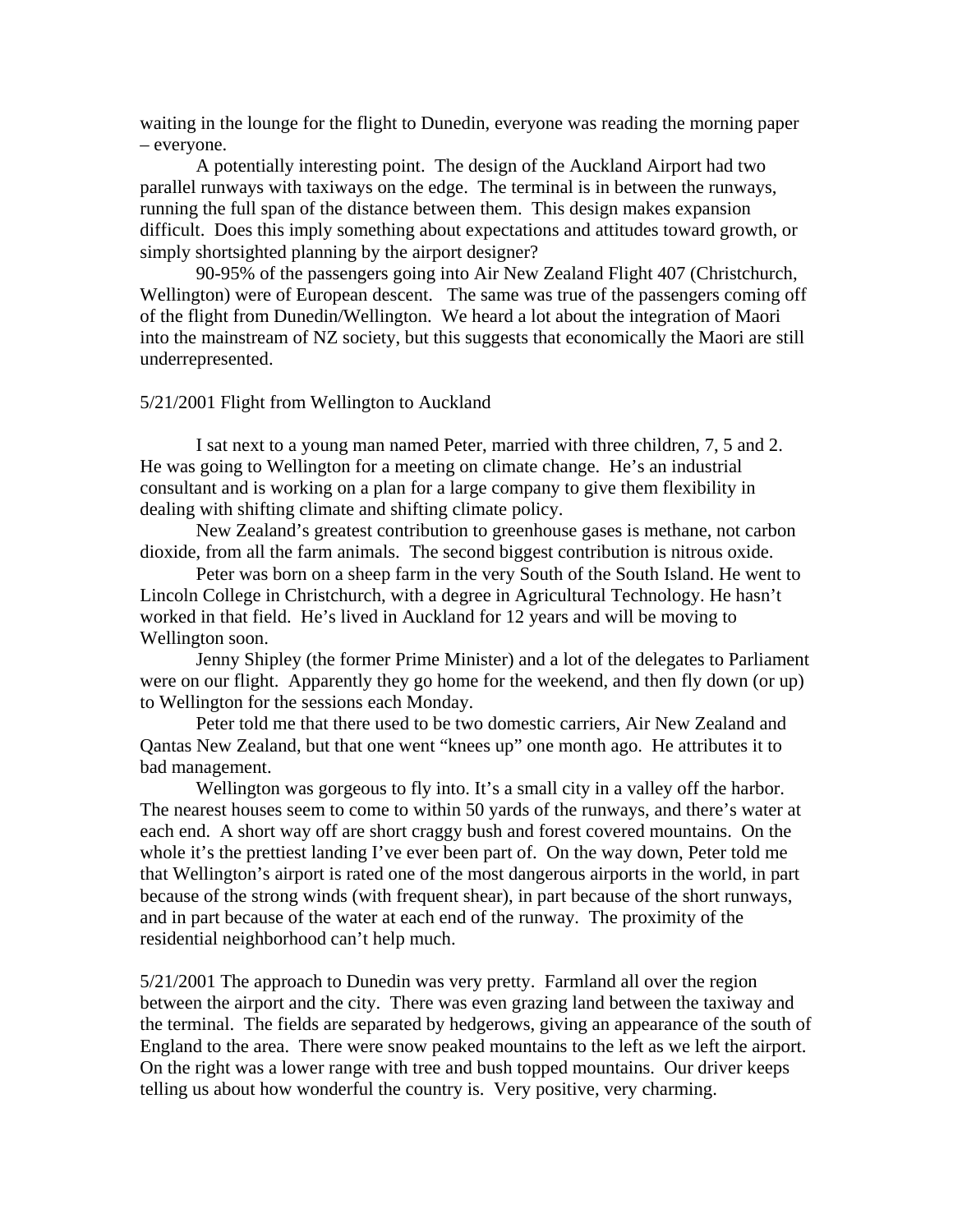#### 5/22/2001

 Yesterday, Mary, Louis and I went for a walk through Dunedin. We started at the University bookstore. They had an excellent selection of New Zealand fiction (of course). (I say of course, but our bookstore doesn't have even a good selection of American fiction.) Book prices were similar to ours or were much more expensive. The ones that were comparable in price were manufactured in New Zealand. The others were manufactured overseas and imported. Most books were in the latter category.

 The main shopping area in Dunedin is very attractive and very young. Most of the restaurants we observed were aimed at student populations, small, inexpensive and mediocre in appearance. Lots of clothing stores, and bookstores, and most of the stores were on the trendy side.

 One highlight was discovering the public art gallery, which actually is a small free museum. One of the installations was by a local printmaker, Jo Ogier, who did a series of prints and transparent hangings on Captain Cook's journeys. Mary particularly liked them and asked about the artist as we left, and was given her address.

 We continued walking through Dunedin and eventually made our way over to the train station. It's a beautiful old station dating to the turn of the century. It was hard to find a schedule and it was not clear just how heavily the trains are used. It is clear that there is a tourist train that runs to a picturesque gorge on the weekends., and it is clear that there is a train that runs between Christchurch and Invercargill, but it is not clear how widely the train is used other than these two runs. Tom Brooking told us that the gauge of the track (3 ½ feet) is unusually narrow, so that the first hour out of Dunedin the train is limited to a speed of 7 M.P.H. This may have discouraged its recent use.

 After leaving the train station, we noticed a print making shop across the street, and sure enough, it turned out to be Jo Ogier's. We were let in and looked at the prints for sale which were by several local printmakers. The ones by Jo Ogier were striking. We eventually struck up a conversation with the artist who let us in, who turned out to be Jo Ogier herself.

 The train station is near the Courts of Justice. The local paper, the Otago Daily Times, and several law firms, and several self-defense companies are all located near the courts (as well as a couple of pubs). The nearness of the courts and press is reminiscent of London. (Mary later reminded me that the courts were near a company called "Fishy Business" and near a locksmith.)

 We returned up George Street to an Indian restaurant where we each has a set meal of 5 entrees, bread, and rice, and a local beer for a grand total of \$18.95 NZ, about \$8.00 each. The food was average. This restaurant was clearly aimed at the student population.

5/22/2001 Our first lecture. "Energy, Nuclear Policy and the Environment in New Zealand" The speaker is Professor Geoff Kearsley, Dean of the School of Social Sciences. What follows are my notes from the lecture.

 New Zealand is self sufficient in energy. Hydroelectric energy, oil/gas, geothermal energy, coal, some burning of wood, and some methane from landfills are the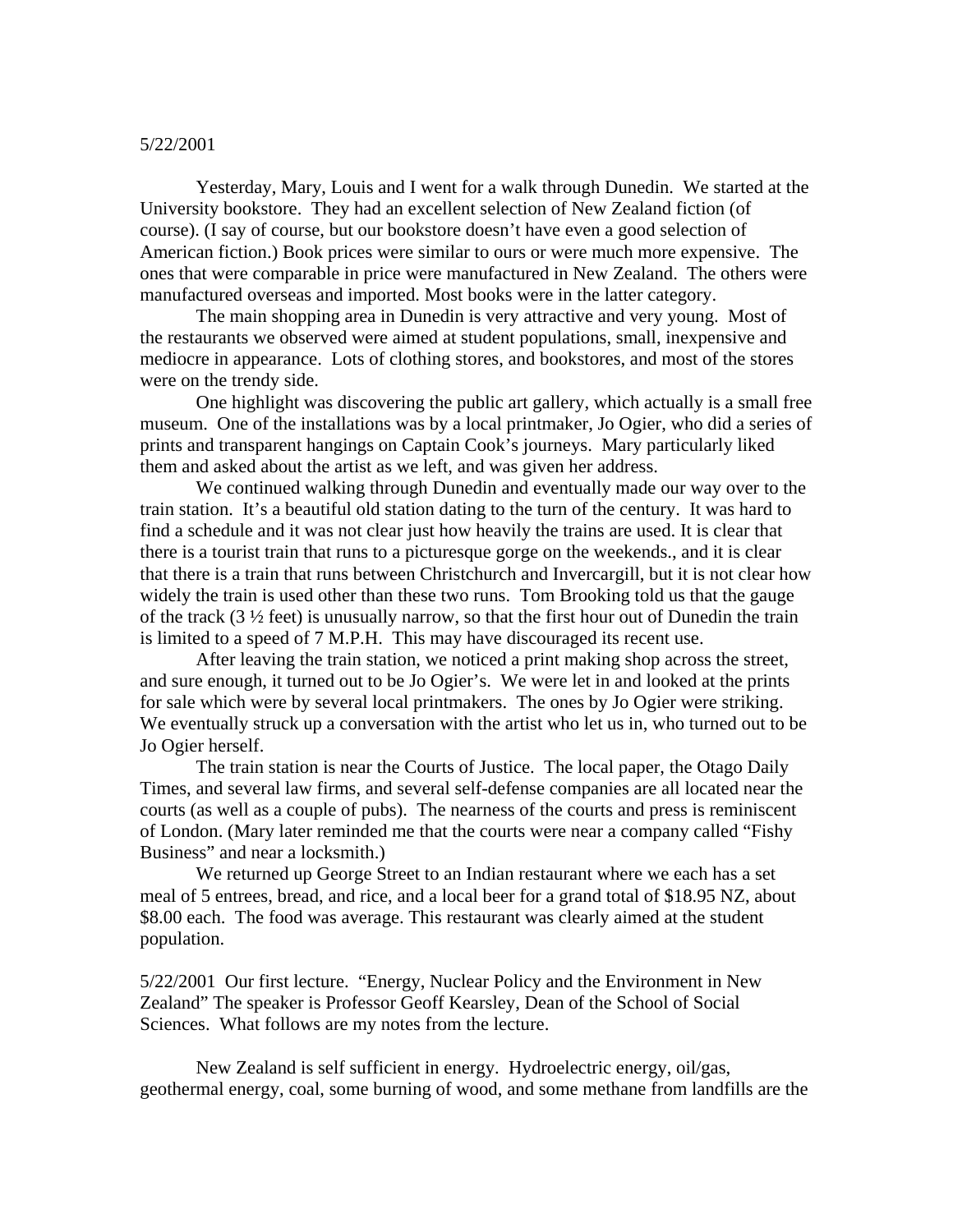energy sources. Wind energy has real potential. Despite the overall energy self sufficiency, New Zealand is not self sufficient in petroleum.

 The bulk of the hydropower is in the big rivers of the South Island. Two of the hydroelectric projects are in the North Island. One fourth of the total energy produced in New Zealand is in the form of electricity, and 2/3 of this comes from hydropower. There is one oil/gas field, one geothermal source, and lots of coal, but as is the case throughout the world, they're running out of the anthracite grade.

 The biggest challenge is that the bulk of New Zealand's energy resources are in the South Island, while the bulk of the population is in the North Island. Energy costs are identical across the country, although the cost to produce the energy is four times as high in the North as in the South. The transmission costs are high. The South Island supplies all energy for all cities up to Wellington, so that all the energy produced in the North Island can be used for areas North of Wellington.

 New Zealand began developing hydropower in the 1880's, mostly to serve the Gold Industry. In the 1920's it was developed on a large scale. In the 1930's the first large dam was built in the Waitaki area. It was tied into the development of the welfare state at the same time.

 The hydropower project in one lake in the World Heritage Area is a completely underground power station. The entire power output of this station is used to power a single aluminum smelter. It takes fully 10% of the country's electrical power.

 Two rivers in the Waitaki area are linked to make a high lake/canal sytstem to generate electricity. It has seven dams which eventually feed the Waitaki River. The northern river of the two is near a volcano. This river has turbidity sensors to warn of impending seismic disturbances.

 The second major scheme in the South Island is in the Clutha River. This scheme feeds central Otago. It included dams at Roxbrough and Clyde. The Clyde River dam was an energy disaster.

 One problem with hydro development – half of the snow pack melt goes into the sea, and isn't being used for irrigation or power. There's not enough hydropower in the South for all the country. Most of the remainder is generated by combustion of natural gas. The plants have been designed with the limited size of the natural gas reserves in mind and can easily be converted to coal burning plants.

 Another problem with hydropower is that it can be disrupted by nature. One year a drought brought the water levels below the minimum necessary to generate power, and New Zealand had to burn lots of Natural Gas to make up the deficiency.

 Coal reserves are 15 billion tons. Most of this is located in the South Island. However, most coal production is in the North Island. It's used at the rate of  $3\frac{1}{2}$  million tons per year. There was just a new discovery of one billion tons of high grade coal. 5% of electricity comes from a geothermal station.

 Currently New Zealand can produce all the natural gas it uses and half of its petroleum needs. One gas field will run out in 2006. The rest will run out in 2014.

 Nuclear power is not an option currently. The greatest power needs are near Wellington and Auckland. The problem is siting. Wellington is too earthquake prone, and Auckland is on a volcanic field. There is no logical safe place for a nuclear plant. There is no major nuclear presence in New Zealand. There are no experimental reactors,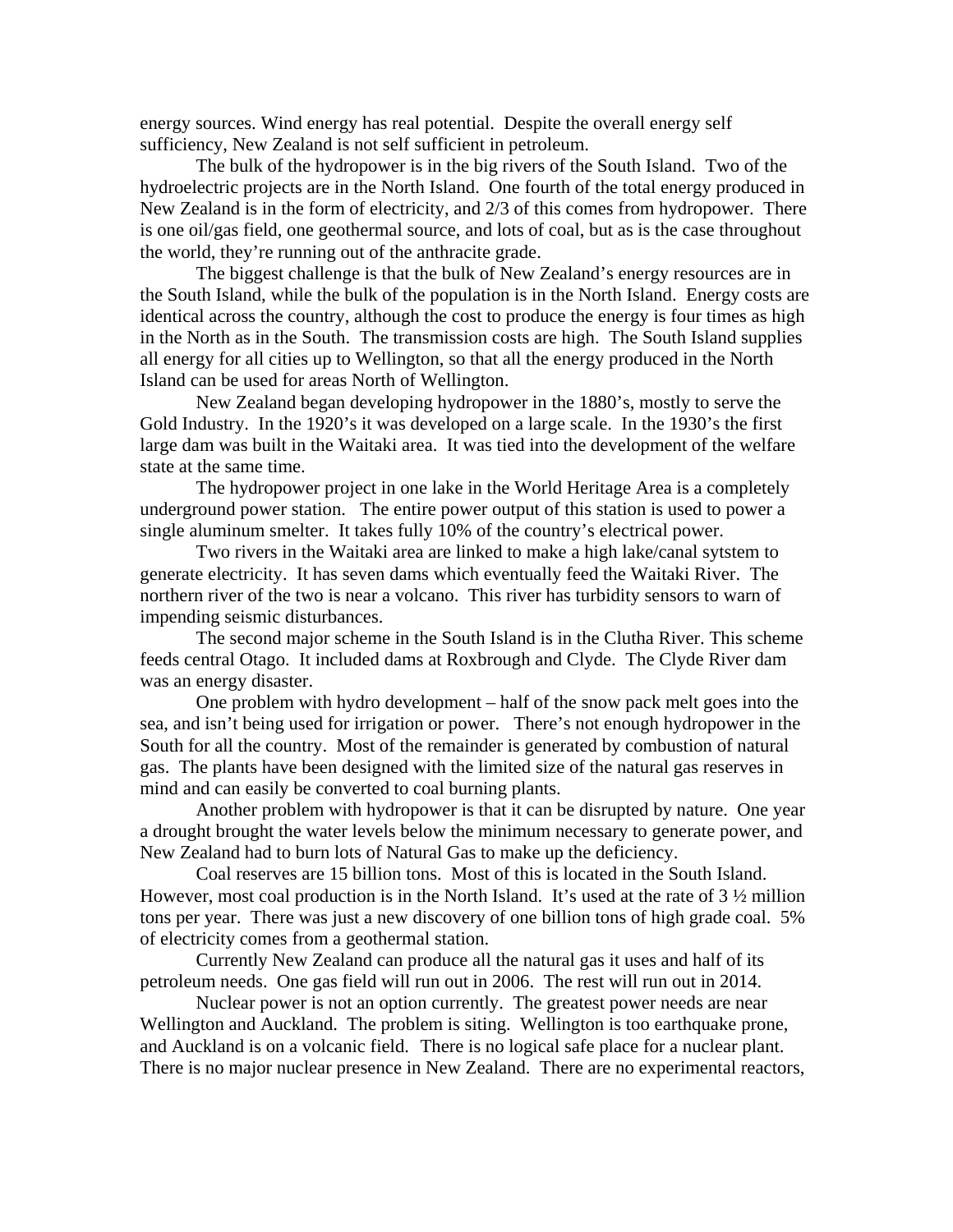and no nuclear vessels or weapons are allowed in the country. This policy caused the U.S. to withdraw from the ANZUS mutual defense treaty.

 Energy policy used to be autonomous, but then the government took over the policy. It occurred in the late 70's or early 80's. It was brought about by the entry of Britain into the EU. It dragged down the New Zealand standard of living, because Britain was no longer able to give special trade benefits to New Zealand. The economic changes brought about cataclysmic changes to agriculture. As a result the Muldoon government "borrowed and hoped", and used energy projects to try to recover from the economic blows. This policy failed.

 Recently the state has progressively disengaged from control of energy transmission. It is now forming generation, transmission and retailing companies which are all independent. The result has been increased power costs and smaller investment in new resources.

 There is a 1.5% increase in energy consumption per year. By 2020 the use of coal will grow. At that time, all energy in the North is projected to be coal generated, while the South's predominant power source will be hydropower.

#### 5/22/2001 Meeting with the International Office Staff at University of Otago

 Otago is the oldest University in New Zealand. There are 15,000 students, 1100 of whom are international students. There is a strong focus on internationalization. This includes internationalization in all aspects of the University experience.

 Otago has students from 58 countries. Geographically it is as far as you can get from the rest of the world, but at the same time it is strongly connected to the rest of the world. So far they've sent four students to the University of Richmond, and we've sent seven to Otago. There is an expectation that the New Zealand students will be ambassadors from New Zealand to the University of Richmond, and from University of Otago to University of Richmond. They're also supposed to help the International Education Office inform students about Otago.

 For UR students going to Otago, they have a peer program, and strong orientation program. The program is strong on integration into the regular student population. If students apply early enough they are placed with local students, who come from all over New Zealand. There is a strong opportunity for weekend travel. Students can come to New Zealand before the start of the term, or stay after the term is completed. In addition there is a summer school running from January to February.

 A bit of nomenclature: their term for courses is papers. A series of papers making up your degree program is called a course. Students typically take papers in one subject only, following the British model, but there is a new trend toward students taking a smattering of diverse papers as part of their course.

 Biochemistry is very strong at Otago. Science is strong and the coursework matches ours well. There is good lower level geology. They also have an interdisciplinary environmental studies program. One caution: the semesters here and in Australia are reversed with respect for ours. If a chemistry major is coming to one of these Universities for a semester, care must be taken to make sure that the sequence of topics in full year courses can make a good match, or alternatively that students plan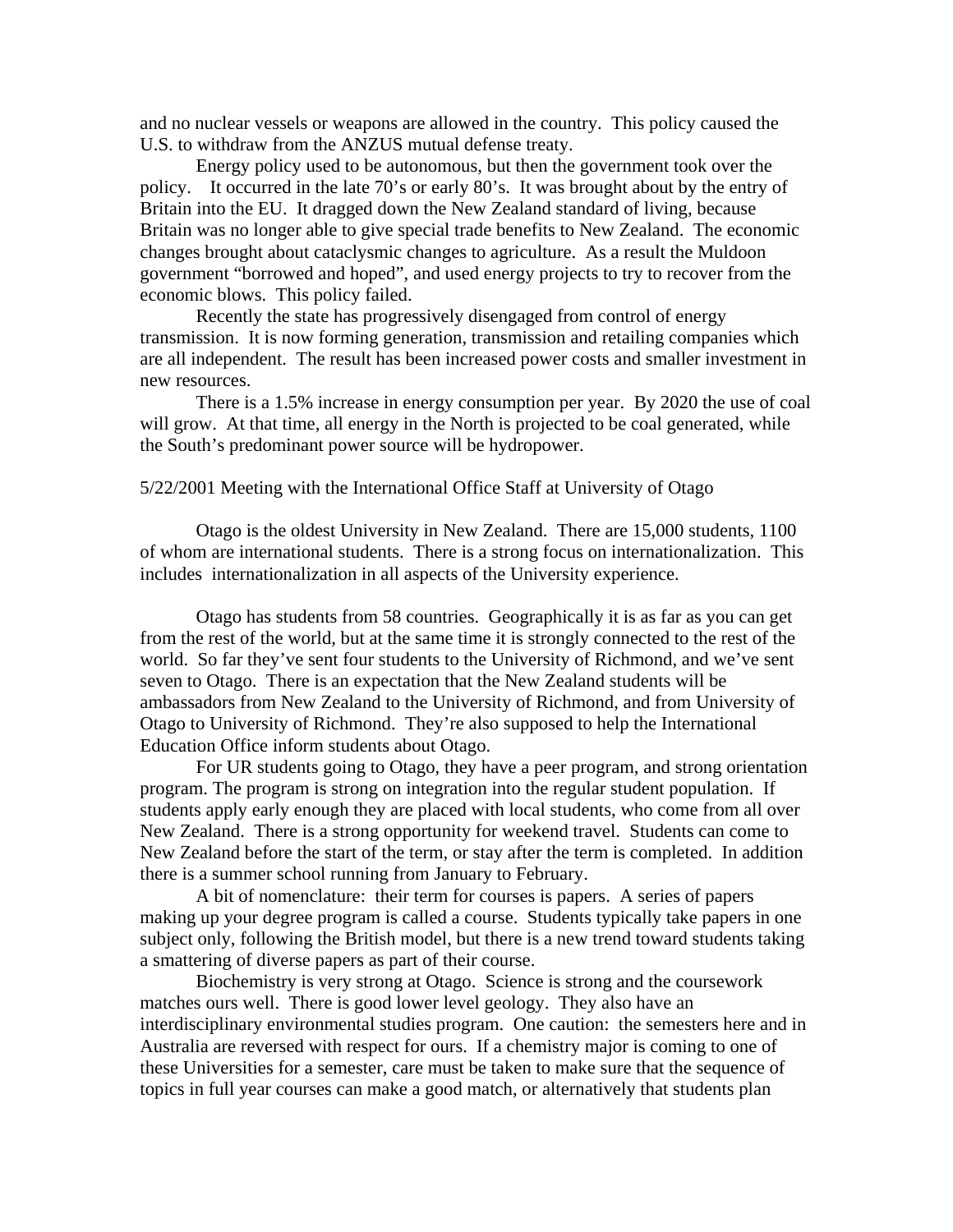ahead to make sure that they've made plans to cover the coursework before and after coming to New Zealand or Australia.

5/22/2001 Another Lecture. This one's by Tom Brooking, from the History Department. "Kai Tahu, Scots and Kiwis: A Potted Social, Cultural, Environmental History of Otago and New Zealand"

## I) Environment

The vegetation of the Otago peninsula is rainforest, but in blocks. The rest is covered with heavy native grasses. The only mammals on the island before humans arrived were two kinds of bats. The climate is damp, with 30 inches per year of rainfall. 100 miles inland is semi-arid with rainfall of about 15 inches per year. The environment supports sealing, whaling, farming and some forestry.

 New Zealand is isolated. That is its great strength and its great weakness. It is a strength because it forces them to reach out to other countries. It is a weakness because it is hard to maintain its economy.

 At the time of the original settlement, the South Island was not important in the Maori world, since most Maori live on the North Island. Some drifted down to the South Island and fought with the original settlers, but also intermarried with them. There were never more than 6000 Maori in the whole of the South Island.

The Maori name for the peninsula was Otako. It was not an important place for the Maori. They couldn't raise their main crop of yams here because of the climate so they switched to a hunter-gatherer mode of sustenance. This was very different than the Maori civilization in the North Island.

Seals and Moa were the main early food sources for the Maori. The Moa was hunted to extinction. Aside from the ecological impact of the Moa's extinction, the hunting method had an enormous impact as well. Moa were flushed out of hiding by setting fire to the hunting grounds. As a result, even as early as 1500, the Maori had reduced the forestation by 50%. Later they became more conservationist in nature.

The small Maori population helps to explain the ease of European settlement of the South Island. In the South there was no initial fighting between the Moari and Europeans. The European settlers hunted seals and whales. They killed off the bulk of the seal population in about 20 years. Whaling in New Zealand was focused on the Right Whale, although other whales, including the sperm made famous by Melville, were hunted in these waters. It was called the Right Whale because it was easy to catch and didn't sink when dead the way many species did.

Right whales, sperm whales and seals were nearly hunted to extinction. However, the Right Whale is coming back. The Sperm Whale is back. The Seal population is back to the point where they need to be culled. The predominant breed is the New Zealand Fur Seal.

The situation in the South Island set up a system of race relations in which intermarriage was very common. Initially these were common law marriages – stable long-term relationships that were not sanctified by church marriage. There is much less intermarriage in the North Island.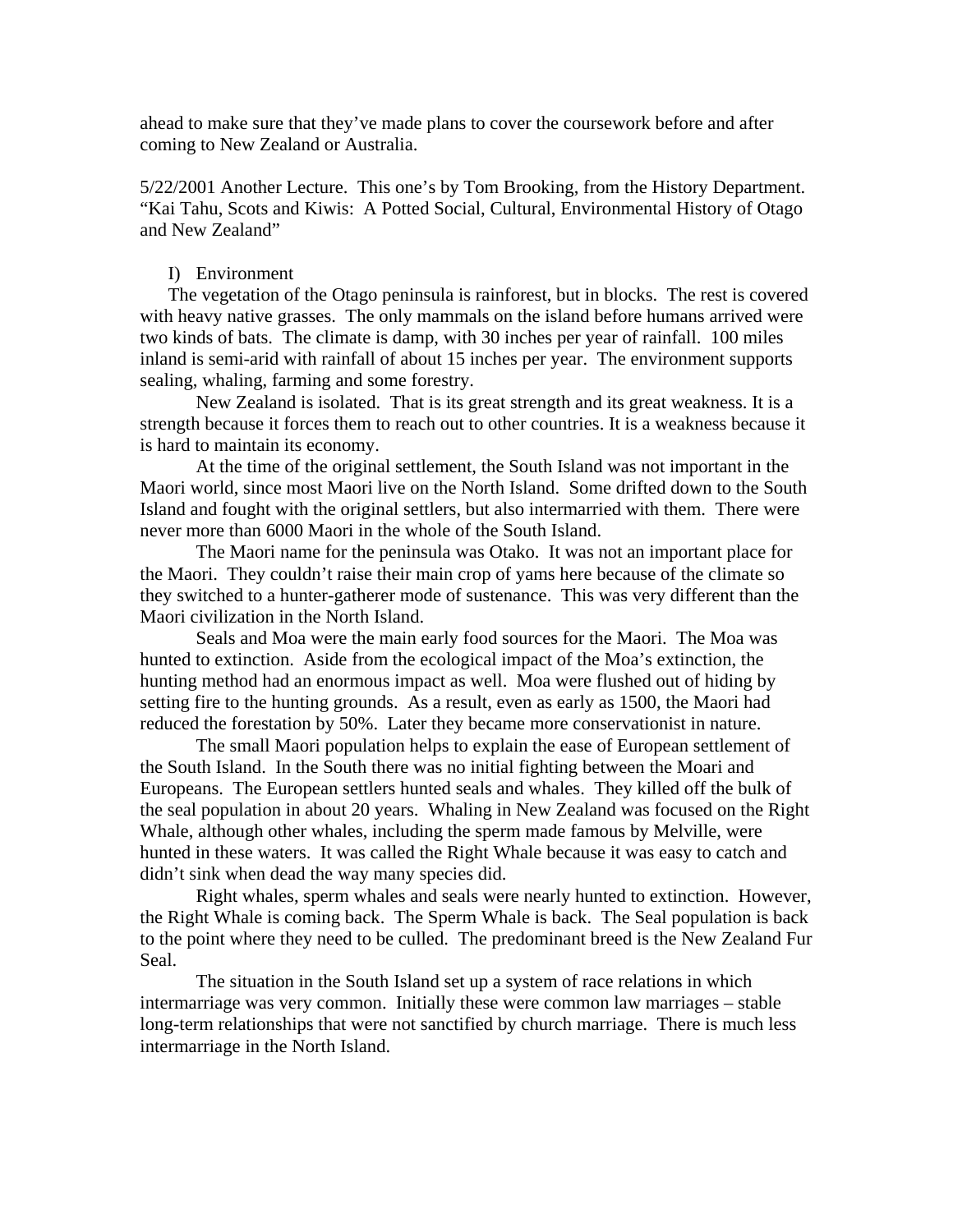A person's identity as Maori depends on self-identification not blood. After the European settlement, some South Island Maori became whalers and farmers. The introduction of the potato helped their transition into agrarians.

The Maori signed the Treaty of Waitangi because they felt that it was advantageous. One reason was the promise of protection by the Crown from land expropriation by colonists. Another was the promise of technological advances, such as advances in boat building. Other factors in signing the treaty included the fatalistic attitude that the British had been there so long that they weren't going to just go away. Yet another factor was the promise of aid from the Crown in keeping the peace. However, the promise of the Treaty of Waitangi was not realized.

Dunedin itself was settled by Scots. (Dunedin is an old name for Edinburgh.) It was settled as an experiment in religious freedom. An early minister was Tom Burns, the nephew of Robert Burns (Tom did not apparently approve of the Carpe Diem attitudes of his Uncle. It is perhaps only chance that placed the statue of Robert Burns facing a pub and with his back to a Church.)

Half of the original settlers were Presbyterian and half were Free Church.

The settlement started as a Wakefield settlement. Wakefield was a colonial reformer, so as a result the early New Zealand settlements were idealistic in their social and political structures. The model was hierarchical with a few wealthy landowners, and a few self sufficient farmers, and the bulk of the workers consisting of self sufficient laborers who could become landowners after 20 years labor. The model didn't work. There was a feeling among the leaders of the community that religion was necessary to make the colony work better. As a result the leaders of the colony got Free Church members from Scotland to emigrate. The colony becomes more or less Presbyterian, but an unusual version of Presbyterianism, as evidenced by Tom Burns' church, which is very grand for a Presbyterian Church. At least part of the answer to the anomaly comes from the fact that Burns's wife was a high Anglican.

# First Presbyterian Church, Dunedin

Dunedin was very law abiding in its origins (similar to the settlement of Canada and in contrast to the settling of the American West). The settlers were very educationally oriented. A love of education was widespread and present for all genders. There were lots of educational opportunities relatively early in Dunedin's history. For example, there was a High School for boys and girls before 1870. In certain periods of its history, New Zealand had more colleges than England.

One very important event in the history of Dunedin and the Otago peninsula was the discovery of gold. There was a big rush which produced 4% of the world's gold. The rush was big enough to mark the end of the Wakefield settlement. The colony became more egalitarian. Many libraries and Mechanic's institutes were constructed as a result of the gold rush.

New Zealand was born modern, because it was born after the industrial revolution. There were few Catholics in the colony in its early days. 15% of the current population is Catholic.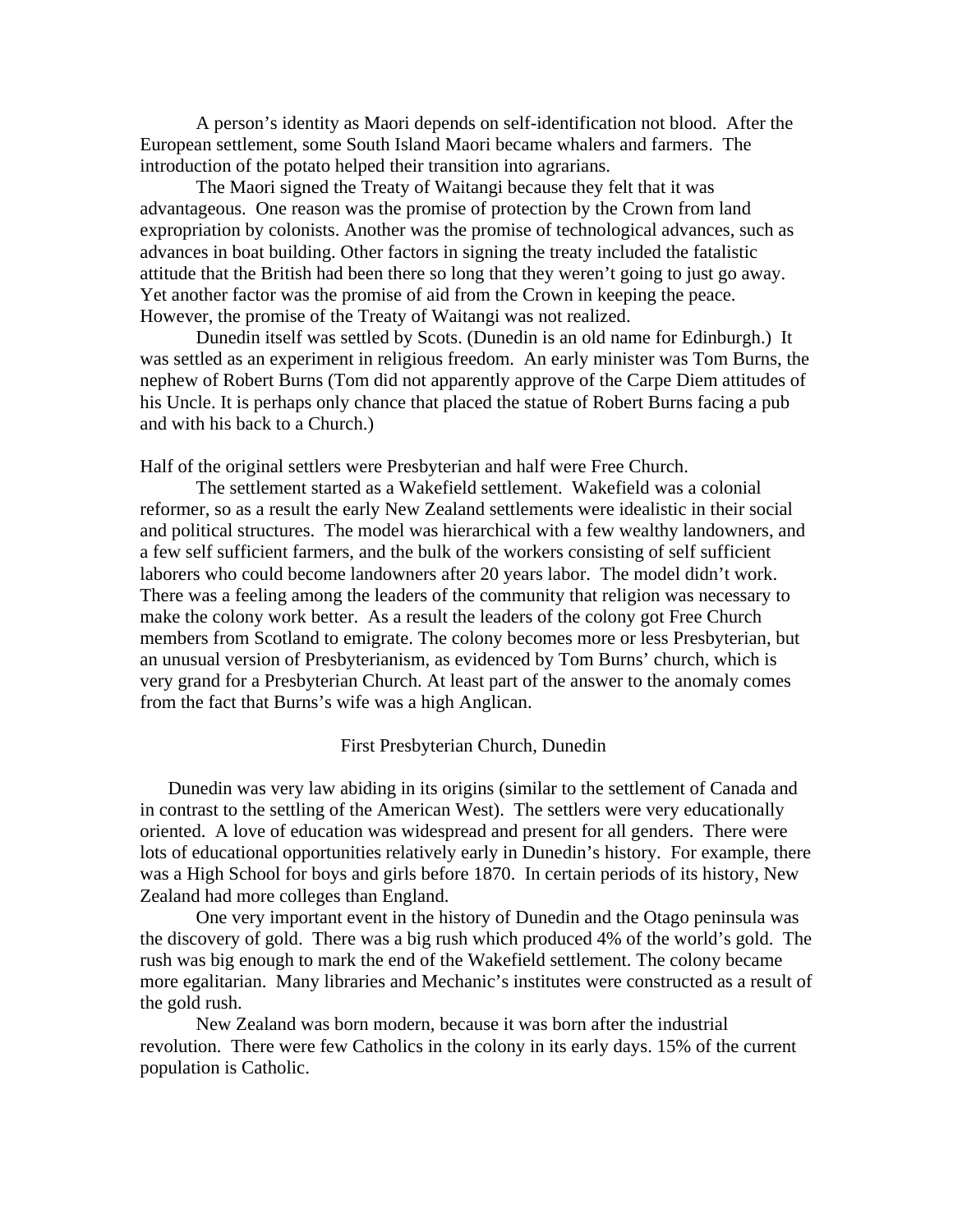The gold rush led to a wave of immigration from Australia and Europe. This had strong political ramifications since the miners supported universal suffrage. The population of Dunedin grew to 18,000 because of the mine economy. The University was founded mostly on gold money, but with a little wool money as well.

As a result of this Dunedin became New Zealand's number one city. The next phase of its prosperity was grain. Oats grew well in the Dunedin area, and was used as feed for horses. Large fortunes were amassed from oats, and great estates, of 30,000 to 40,000 acres were established. Some of these estates yielded incomes of 35,000 to 40,000 Pounds Sterling (in today's currency several million dollars). The great estates were broken up by the liberal governments of the 1890's.

As refrigeration came in Dunedin waned. It was the end of the grain bonanza. The next major industry was textiles. It employed over 600 men in some places. There were sweatshop scandals between 1888 and 1890. As a result laws were passed that got women and children out of the factories. This industry in turn ended because of tariff wars. As a result until the 1970s textiles for New Zealand were made in Britain.

The breakup of the great estates led to a bit of rural regeneration. Dredging for gold led to development of heavy engineering. The fat lamb and dairy farming led to the development of farm machinery. The New Zealand society of the 1890s was highly liberal, and somewhat of a social laboratory. There was a significant Fabian Socialist present in the Otago peninsula at the time.

After 1900 the Otago peninsula began a long genteel decline. Both the  $1<sup>st</sup>$  and  $2<sup>nd</sup>$ World Wars were very hard. There was an enormous commitment in Dunedin. New Zealand as a whole lost 17,000 men in WWI and 11,000 men in WWII, in both cases huge percentages of its population. In WWII, the battles of Midway and Coral Sea ensured that the Japanese never made it to New Zealand.

The University of Otago continued to grow in the early  $20<sup>th</sup>$  century. A Dental School was added in 1907, and a Law School in 1905. During WWII, a School of Physical Education was instituted. A School of Consumer and Applied Science was founded in 1909. Until 1988 University of Otago had a student population of 6,500. A new government caused the doubling of the size of the student population to 15000 FTE, and 17000 actual students. The University is a powerhouse in Biology.

If you include the student populations from the Polytechnic University and the College of Education that are also located in Dunedin the total student population is around 20,000. There are good town-gown relations.

New industries are now developing. Computing is one. Wool is coming back. Some reforestation is going on, with the wood mostly used for pulp. The wood, a kind of white pine, was chosen as the crop because of its short harvest cycle. Fishing is also coming back, with Orange Roughy, Brill, and Salmon the principle commercial species. Tourism is increasing because of the "clean environment" It is clean but not as clean as it could be. "Terror tourism", i.e. bungee jumping and other dangerous sports, are a growing source of income. New Zealand needs to start shipping out more finished goods and less raw materials.

5/22/2001 Evening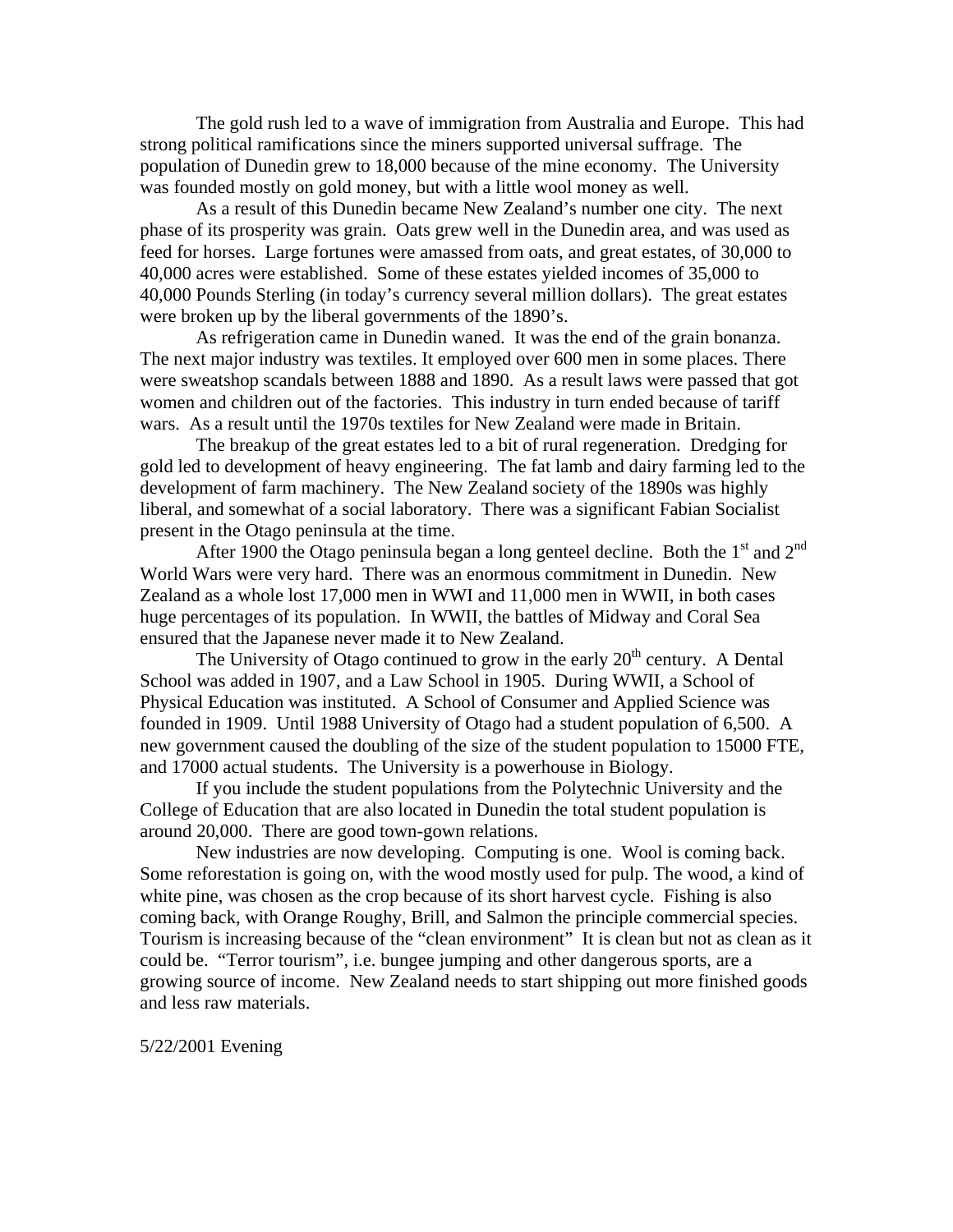Today I had lunch at the student union with Louis and Charles. The talk was around our common experience in the New York Metropolitan Area and our common affection for modern art. A good group.

 This afternoon we had two tours, one of Dunedin, and interesting one, and then a tour of the Early Settler's museum, given by the museum director. Both tours were fascinating but there was too much to remember it all.

 A few nuggets. First, lawn bowling is the most widely practiced sport in Dunedin. Professional sports are widely followed. Rugby is the most popular. Less popular are net ball and basketball. Professional basketball leagues are operated here. Some of the players are U.S. imports.

 Racing, especially trotting, used to be very popular here, but is falling off in popularity. The main reason seems to be competition from government lotteries. Gambling appears to be endemic. Tom Brooking said that it's partially responsible for the low rate of savings among New Zealanders.

 AIDS is a small problem but present. Chlamidia is a more serious venereal disease.

 Tom keeps mentioning New Zealand's isolation – Australia is the nearest country and is some 1200 miles away. The second nearest land mass is Antarctica.

Another comment. They seem to live with beauty here. The beach views were

just gorgeous. The view of the harbor from the Town Belt (a belt of trees grown to make sure that the city "breathed" and to provide a source of timber for the city) was lovely as well.

 We went into the First Presbyterian Church. It is much less austere than is typical because of the pastor in charge during its construction (Tom Burns, vide supra) was married to an Anglican woman.

 The city jail is modeled after Scotland Yard, showing the strong influence of Britain during the formative years.

 We saw a bypass built for commercial trucks that exposed the back of a large number of buildings. Two of the owners had fake fronts painted onto the backs of their buildings, but what was more remarkable was the complete absence of grafitti in the two years since the construction of the bypass.

 The Early Settler's Museum is a museum of local history. It was originally started as a place to display photographs of the earliest (European) settlers. Hierarchy in the placement of the pictures was based on how early the arrival of a given person was. While the Museum has expanded the range of its exhibits, one room is still devoted to

early settler portraits. The range of exhibits now includes exhibits about the Maori, including an exhibit on the Treaty of Waitangi.

5/23/2001 9:00 A.M. Otago Museum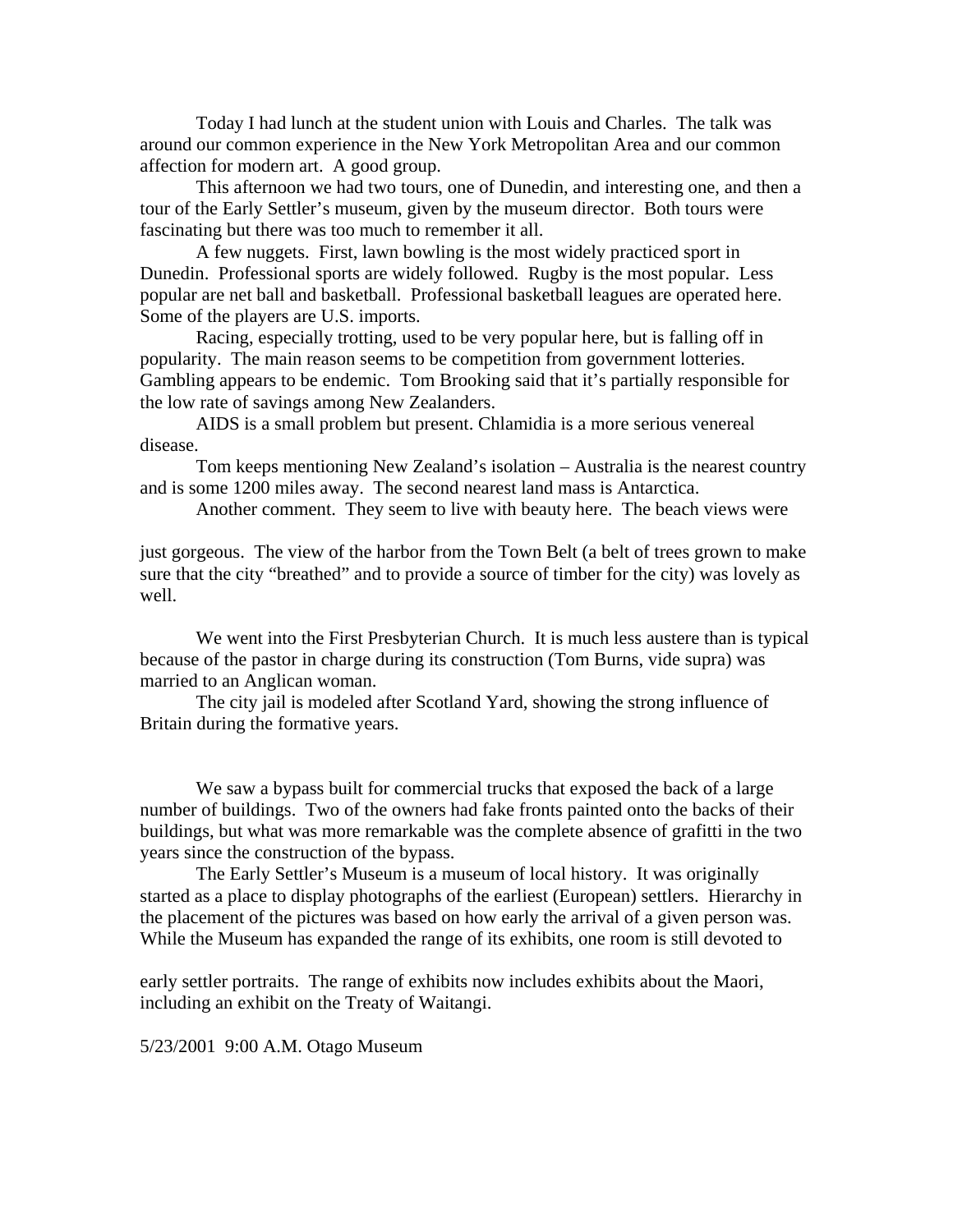The museum is interesting because in 1996 it was the beneficiary of an act of Parliament that guaranteed that a fixed sum constituting about 60% of its funding would be supplied from four local councils. An interesting feature of the act of Parliament is that the local councils can only increase funding or keep it the same. In the last five years, the result has been stable funding, but also extreme difficulty in getting increases, since each increase has to be maintained in the future.

 The major effects on the Otago Museum have been a major infusion of capital that has led to expansion (an increase in square footage equal to 70% of the original square footage of the museum) and modernization of the facility. The other major affect has been that is has been reconstituted as a public institution.

 They have a very public focus – very aware of how they're presented to the public and how the public views them. 40% of the budget comes from sales from the bookstore, Café and rental of spaces. Endowments are not a significant source of funding. The central government provides only \$6,000.00 NZ in comparison for \$30 Million, NZ for the central museum. The museum is regional, serving three regions, Central Otago, Waitaki and Clutha. In the last five years visitors have increased by a factor of 6 from 40,000 to 240,000 this year.

 The collection includes carvings and Maori artifacts, animal exhibits (stuffed and skeletons), artifacts from other cultures, a maritime exhibit, Polynesian items, and exhibits on the natural history of the region. 10% of the holdings are exhibited at a given time. There are no catalogs of the holdings published by the museum because there are no available funds.

### 5/24/2001 More notes on yesterday.

 One additional note on the museum visit yesterday. I asked if there was a substantial endowment of the museum (it dates back to 1868) or any major effort to develop one. The answer was no. There is no strong tradition in New Zealand of establishing such endowments. Sandy McAndrew, our hostess, attributed it to there being no tax advantages for such philanthropy.

 A note on store hours. Stores are not open past 5:00 P.M. or 5:30 P.M. in the evenings except in some cases on Friday. There is beginning to be a trend of some stores opening on Saturday, although typically for ½ day. Sandy said that most people in the past have had to do their shopping during lunch hours.

 This leads to the question – what fraction of the women work? What percentage of them work because it takes a 2 income family to survive? If the typical situation is a one-income family, then that can explain the shop hours – the women do the shopping while the men work. Otherwise it reflects a remarkable respect for the importance of balancing work and leisure (a respect that is weaker in the U.S. than just about anywhere in the industrialized world.)

Yesterday in addition to our museum visit we visited the Marine Study Institute

 (of Otago University) and a Marae. The Marine Study Institute was interesting. Techniques were very much up to date as was the science. The students were impressive, both at the Masters and Ph.D. level. The bulk of the projects had an applied flavor. Examples of this were a study of the effect of growth factors on the color and yield of sea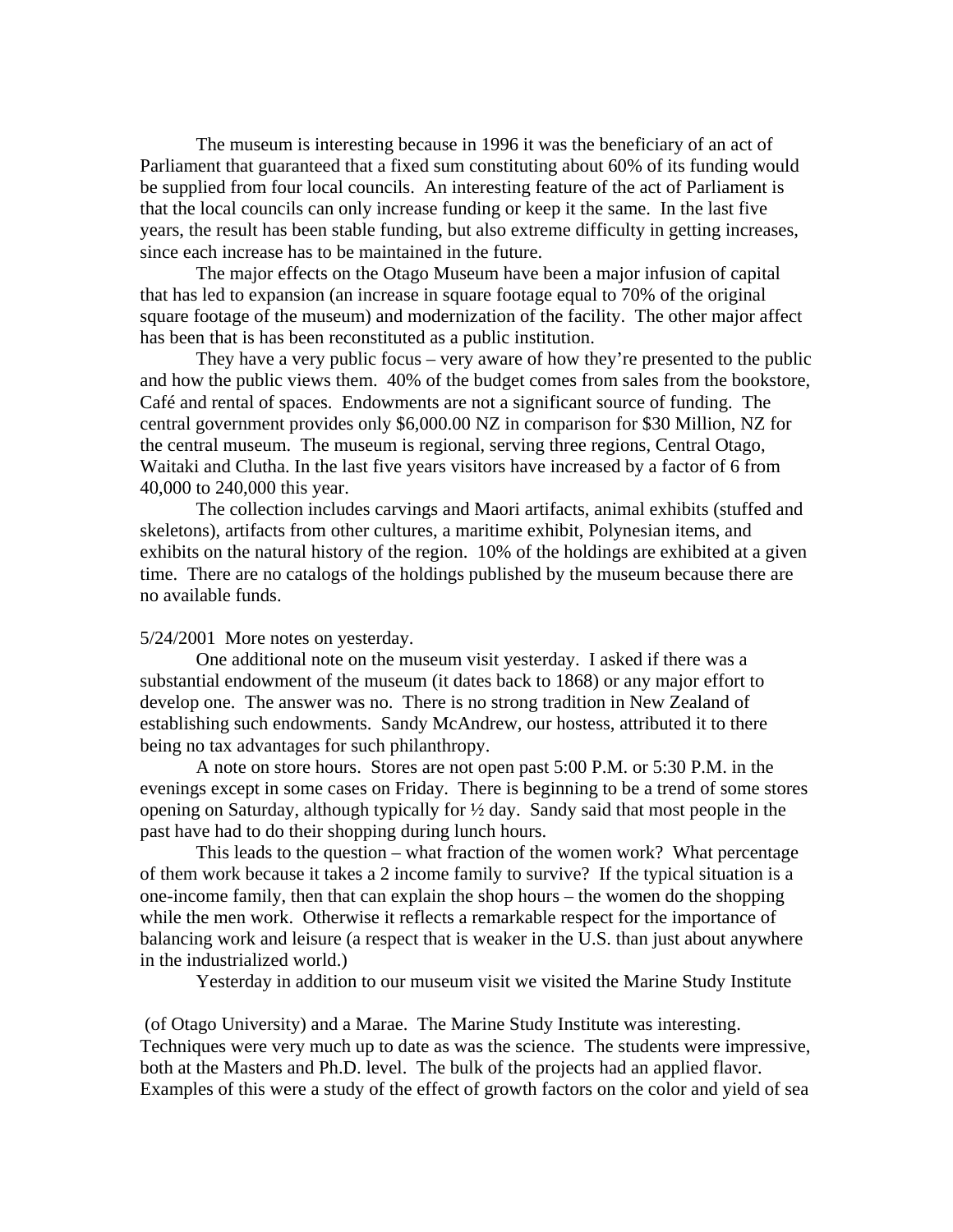urchin roe, a study determining the factors that affect the uptake of growth drugs by salmon, aquaculture of seahorses for export to China (for medicinal purposes) and to the U.S. (for pets). The scientists were the same as anywhere (obsessed by the questions they're trying to answer.)

The visit to the Marae (pronounced Már-eye-ee) was interesting. First the

structures were rich with carvings and symbolism. The living building had stained glass windows with a flounder motif (it should be noted that these motifs were abstract representations in every case) that indicated the ability to provide for guests.

The house and the church were decorated with carved columns or ceiling ribs with motifs indicating different ancestors. Each image represented a specific ancestor. In the church, there were four different patterns for the stained glass. One was unidentified, one was the flounder pattern, one represented the ascent of humankind from infancy to the grave, and the final represented the path to the sea. The beautiful altar (no photograph, alas) had a pattern representing the tears of the albatross. The "tears" are an excretion of salt water through the nostrils of the bird, and the inclusion of the motif simply represents the local importance of the albatross as food and raw material.

 The inability to identify the fourth motif leads to an observation – this group of Maori is moribund or at least appears to be. There are approximately 6000 in this family group. Our host indicated that about 1,500 are active or associated with the Marae in some way. Fifteen or twenty "do all the work". Three or four of the 6000 are fluent in Maori and of these only two learned the language through traditional means. No church services have been held in the Maori Church (except marriages) for 5 or 6 years. Not the signs of a healthy community. On the positive side for this Hui (the name for the family group), they can afford two full time staffers to represent their interests to the government. They settled with the government in 1998. They are enthusiastically trying to revive the Maori language with a series of "all day lessons" in the immersion style. But they are in a weak state and have a long way to go.

 One interesting point is that they are considering putting some lessons on Maori heritage on the web via various distance-learning techniques. However the tribal elders are opposed to revealing tribal secrets in this way.

 Another very interesting point is that our host says that the signature of the Hui's ancestor on the treaty of Waitangi is in question. The claim is that he never signed the treaty at all, but rather signed a receipt for sale of land to the Crown, and the even his signature on the receipt was forged. The claim is that the ancestor was literate but that the signature on the receipt was an X. The host did not press this issue too much.

 Another interesting observation: the curator of the Early Settler's Museum showed us a facsimile of the original of the treaty of Waitangi, and it was rat eaten and the words were running. The copy that was hung in the Marae was made from an intact copy with all the words intact. This suggests a significantly higher valuation of the treaty of Waitangi on the part of New Zealand's Maoris. The reason that the copy hung in the Marae was because of the ancestor that was the "signatory".

 All this adds up to a sense of betweenness on the part of the Maori. In the Maori Church there was a stained glass memorial to New Zealand Maori's lost in WWI. This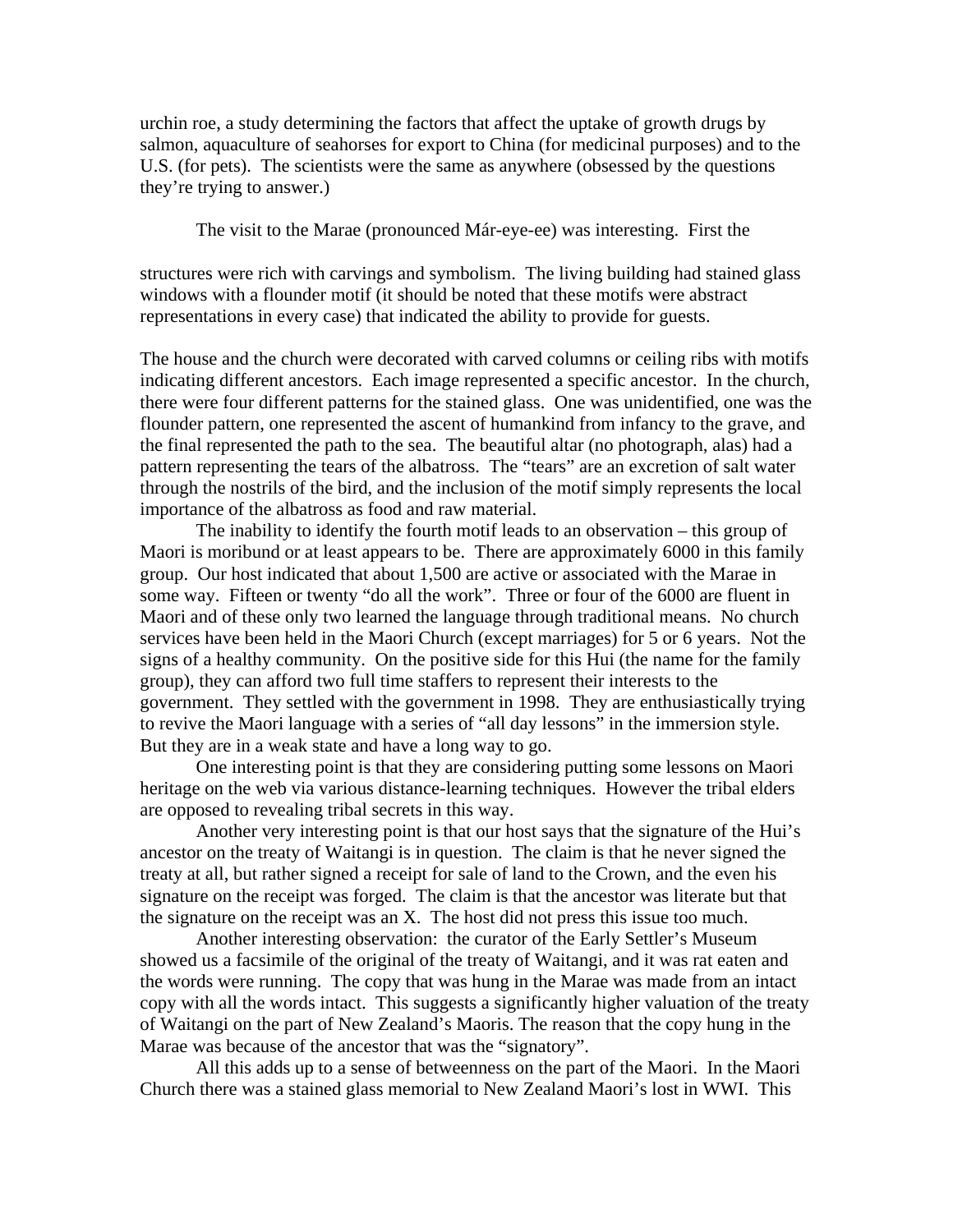window seems to encapsulate this sense of betweenness. First, there is the image of the Maori in the British style battle dress. Second, the contrast between the loyalty of the Maori to New Zealand that led them to sacrifice their lives for the British along with New Zealanders of European descent, and the need for a clear identity that used the Maori tongue for the memorial.

 This same point is brought out in another stained glass window from the Church, which had a Maori warrior and woman present at a nativity in which every other participant, including the attendant angel, is of European descent.

 Another interesting point. In the Church Museum (at the Marae) there were two segregated walls with picture of the families of the ancestors who formed the Hui. There were two founding families. This reminded me of the room showing photographs of the early settlers in the Early Settler's Museum. From an anthropological point of view this is interesting. The high value placed on respect for and even worship of ancestors in Polynesian society is well known. What is notable is that in a European settlement founded on egalitarian principles, there was an immediate attempt to establish a form of hierarchy, in this case based on the date of arrival in New Zealand. This is very similar to the American groups such as the D. A. R., the Descendents of the Signers of the Declaration of Independence (D.S.D.I.), and the Colonial Dames that claim status from the early arrival. It is in contrast to attitudes about early arrival in Australia, and in fact runs counter to an Australian tendency to give short shrift to any attempts at selfaggrandizement (the tall poppy syndrome (vide infra)).

 Another observation. Each family has an animal that it is in some way associated with (but in a different way than the aboriginal totems). One may not eat his family's animals. Our host pointed out that due to intermarriage between Huis, someone may be descended from Huis with 15 different animals and may be forced to become a vegetarian.

5/24/01 10:15 Lecture Professor Peter Holland, Head of Department of Geography "New Zealand's Dynamic Environments"

 New Zealand is in the ocean hemisphere. It's remote from most of the rest of the world. New Zealand is rapidly becoming aware of its place as an Asian (or perhaps more aptly, Pacific) nation. The generation of Professor Holland's parents thought of Great Britain as "home". This changed when Britain joined the E.U. (or at least indicated this to the world by signing the treaty of Rome.)

 New Zealand's world is a Pacific world, an Asian world, a South American world, and in fact, a west coast of North America world. The cars that New Zealanders drive are Japanese. They used to be British for inexpensive cars and and American for expensive cars.

 The New Zealand Experiment (the environmental experiment). New Zealand has a unique tectonic relation. A kinetic track goes into the North Island and becomes the Alpine fault on land. The Indo-Australian plate is west of New Zealand. The Pacific plate starts at the edge of the west coast. West of the Alpine divide is moving northward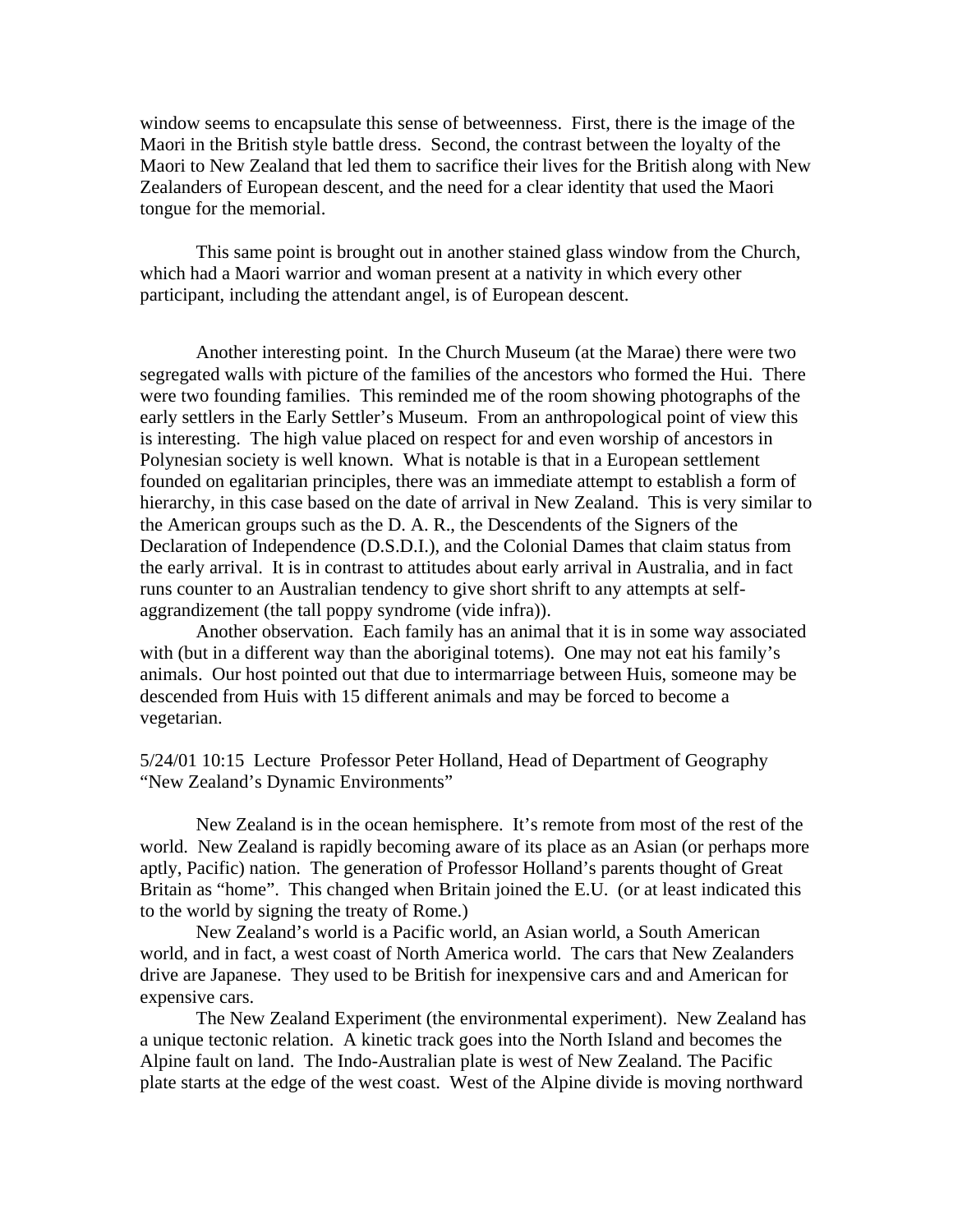and East of the Alpine divide is moving southward. "The country is being pulled apart by faults." New Zealand is very mobile. Earthquake activity is very high.

 Many of the large New Zealand cities and towns are sitting on top of volcanoes. In the North Island, there is an active volcanic belt running through the center in a line with the South Island. One volcano 120,000 years ago erupted with such violence that it destroyed a 120 square kilometer area and send dust as far as Hawaii. Auckland is sitting on top of an active volcanic area.

 New Zealand houses are designed to be flexible so that they can better withstand earthquakes. The extreme North of the country is low in earthquake activity. The Dunedin area to the center of the South Island and the belt directly south of the low activity belt is moderate in activity. The west of the south island is very active. There are many earthquakes higher than 7 on the Richter scale.

 Biological Issues: New Zealand was settled approximately 1000 years ago by the Moari. Everything below 3-4000 meters in altitude would have been forest or dense savannah. There was a tremendous decrease in the amount of vegetation until just before the European settlement, mostly through fire. At the time of settlement, there was some 50% less vegetation than at the time of the Moari settlement.

 The South Island has lost little vegetation since then, but the North Island has lost approximately another 75% of its forest. Only now is there an interest in preserving the remaining plants and animals.

 "New Zealand is a happy home to thousands of foreign species." In Canterbury alone some 80 foreign species have thrived. Between 1860 and 1900 an average of 5 new naturalized plants were added each year. Since 900 its gone to almost 6.5 each year. Most of the new species find their niche in disturbed land. This implies that to control the impact of naturalized plants it is necessary to control the disturbance of the land. This requires careful control.

## 5/24/2001 Trip to the North Country

 We ended the day with an extended outing to the North Country. Note that this still refers to the South Island, and not even the North of the South Island, but simply the territory just North of the Otago Peninsula. We started by driving to a small shipping city named Oamaru, which is also the source of one of the most prized façade stones, (named naturally Oamaru stone). The picture below, in the older part of the town, shows a building constructed of the characteristic stone.

 After a brief visit to Oamaru we headed to Moeraki. On the way we saw a stile on a hillside dedicated to the memory of Thomas Bryce. When we asked what momentous act earned him this memorial, we found out that it was to memorialize the first shipment of frozen lamb from New Zealand. This merely serves to underscore the importance of lamb and agriculture to the New Zealand economy.

 Moeraki is the site of an interesting natural wonder, the Moeraki Boulders. The boulders are interesting because of their perfect spherical shape as shown in this first picture. However, this is combined with a stunning setting, shown in the second of the three pictures. The third picture shows something about the origin of the shape of the boulders. In this picture one of the boulders is shown before it has been completely eroded from the cliff face. Since the boulders are already spherical while in the cliff face, it shows that the shape is not due to action of the waves on rougher primitive forms, but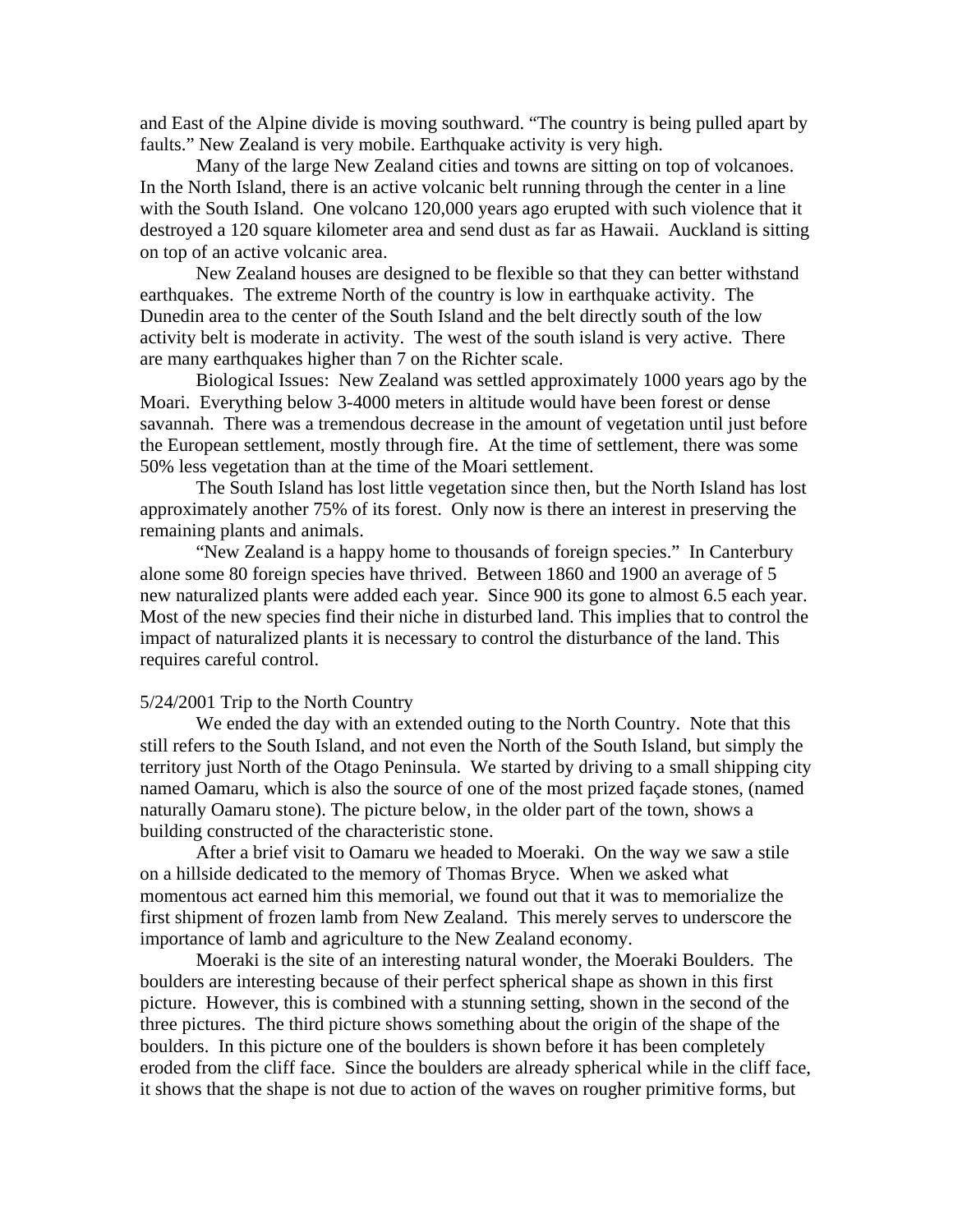due to some freak of crystallization during the initial formation. Based on what I know about surface tension, one conclusion would be that the boulders were crystallized extremely rapidly.

5/25/2001 Professor Keith Ballard, Dean of the School of Education "Education in Society: Some thoughts on culture, colonization and ideology."

How is education embedded in social contexts?

New Zealand has had sixteen years of New Right market economic policies.

 When Professor Ballard was in England, University was not an option for people of his class. But it was both open and free when he came to New Zealand. The New Right has changed the society to the point where it may not be recognizable.

 The creation of poverty. One of the effects of the New Right policies has been an increase in the number of New Zealanders below the poverty line over the last 16 years. This increase in poverty is not a necessary consequence of globalization, but it is a consequence of the privatization policies. There has been an attempt by the government to ameliorate the affects of the policies.

 Education has political contexts. Teachers can be viewed as transforming educators. Culture is a common language: "collective knowledge, attitudes, values and ways of thinking and acting." (Buxten, 1998). Colonization is an expression of imperialism involving economic expansion supported by strategies that name and define what and how we should know the world (Smith, 1999). First wave of colonization was the colonization of the Maori. In the second wave, now that we're not collectively responsible, we're responsible individually.

 Social justice is the equity of access to societies resources. It includes self determination and the right to equal access to materials.

A culture of commerce. State funded schools need to budget for advertising. Education is under funded so that they need to attract fee paying students. It forces schools to act as businesses. The society is not commercialized. Many government activities are now either privatized or corporatized. Hospitals, universities and schools all have business goals. Tariffs have been eliminated and as a result industries have closed down. No automobiles are manufactured in New Zealand. No shoes are manufactured in New Zealand. Television is now all commercial. It has 24% New Zealand content, and little resemblance to the diversity of New Zealand life.

 After 16 years of a market model economy, there are intensifying educational inequalities. There is a widening gap between high and low performing schools. There is a sharper degree of ethnic polarization. There is a segregation of schools socioeconomically.

 In 1984 4.3 % of New Zealand households were in poverty – in 1993, 10.8%. Other statistics that have risen that corroborate this increase include the number of children in poor households, the number of single parent families (dominated by Maori and Pacific Island families), and an increase in the need for food distribution to the poor.

 "Social cohesion is being seriously undermined by classic expressions of poverty and the inability of poor New Zealanders to participate equitably in their own society...disproportionately this affects Maori, Pacific Islanders, women and children"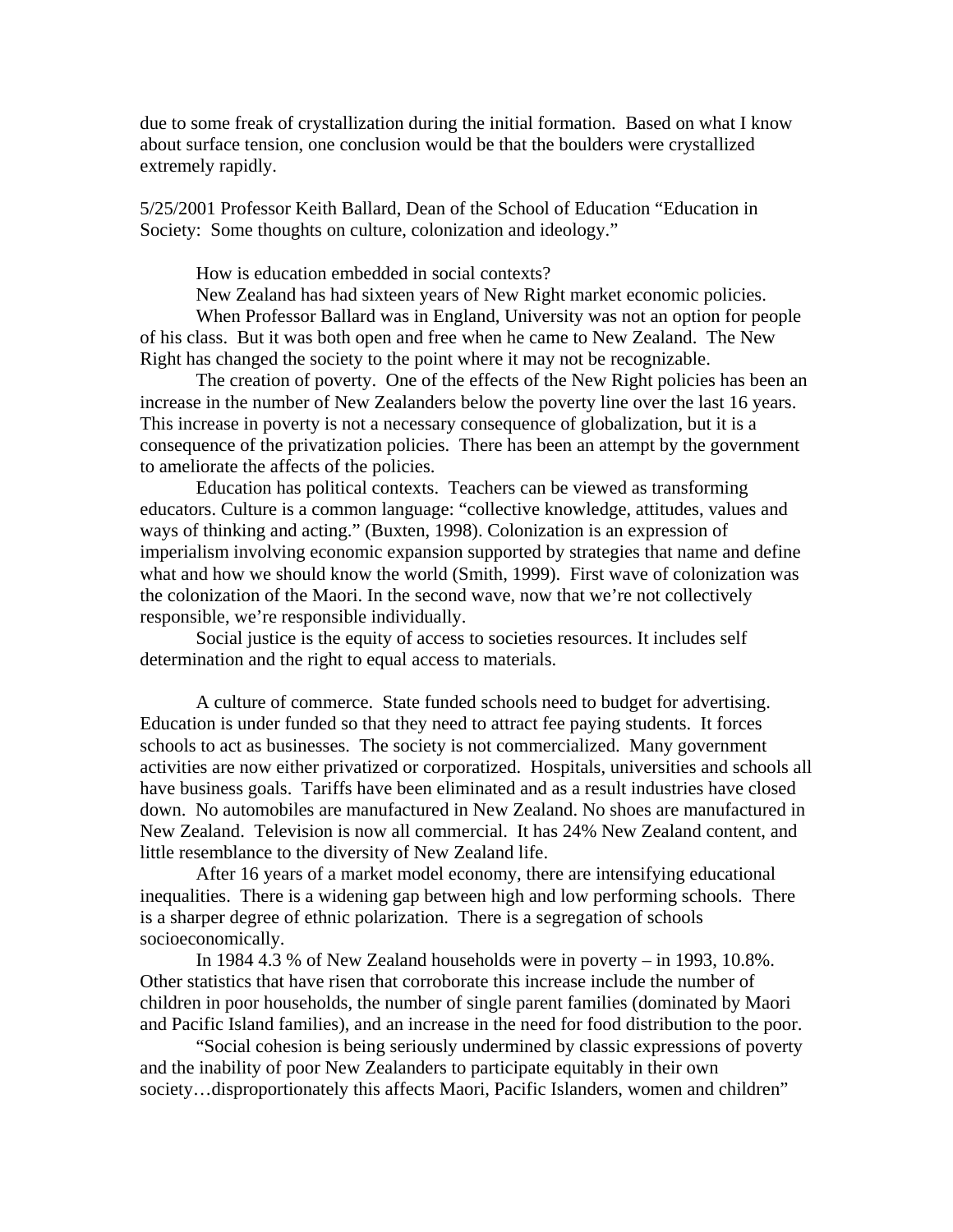This leads to pressure for schools to "perform" given the social factors leading to nonperformance. (See When Schools Compete: A Cautionary Tale, by Fisk).

Maori and Colonization

The treaty of Waitangi: 6 February 1840, was between the British Crown and the Maori. It gave the Maori " exclusive and undisturbed possession of their lands…forests, fisheries and other properties." Article 2. Professor Ballard went to University in New Zealand but knew nothing about the Maori even to the point when he was a historian. But then he went to a seminar on sensitivity to Maori issues. It asked the participants to consider the question, "What if Japan had won in WWII?" What would you be wearing, what church would you go to, what would you eat, etc."

By 1880 the Maori lands were taken.

The national examination is a system failing the Maori (Waitangi Tribune). In general, at all levels of education, Maori are substantially less represented than non-Maori.

Keith's Potted History

1642 Abel Tasman "named" New Zealand

1769 Captain Cook took "formal possession"

1850s Maori commercial enterprise – including four water mills, and 43 coastal vessels were trading with Australia.

1840s "a time of prosperity and promise for Ngai Tahu, based on their traditional resource, the land"

1891 MacKay investigates land taken and the impoverisation of the Ngai Tahu. Some of the younger men remarked that it would be better for them all to die as this appeared to be the future for them. (A good book to read on the dispossession of the Maori is Ask That Mountain)

 School principles spoke of "the perceived mandate that markets give to racism and the breaking down of the social fabric of communities. There is a concept of cultural safety. "In our interactions with each other it is essential that we do no harm", so we need to know enough about each other , about the "other" to avoid doing the harm.

 A backlash against the required seminars on sensitivity to Maori issues began when a nursing student refused to take the seminar on Maori relationships. The press kicked in with accusations of political correctness.

 The economically affluent support policies that impoverish their fellow citizens. They create a rationale to justify this in which the poor are "architects their own fate."

5/25/2001 The main activity today was a boat trip down to the albatross nesting area on the headland of the bay. Along with an unusual profusion of birdlife even for a small city harbor, we saw the deep water port, Point Chalmers, and the dockside storage for White Pine and wood chips. We also saw a ship embarking.

 The cleanness of the harbor was remarkable. Most harbors I know of don't smell particularly good, with at least some degree of fishiness. The Dunedin harbor was wonderfully clean smelling.

 Part of the reason for the cleanliness of the harbor is that the bulk of the population is concentrated near Dunedin at the foot of the harbor. Since the population of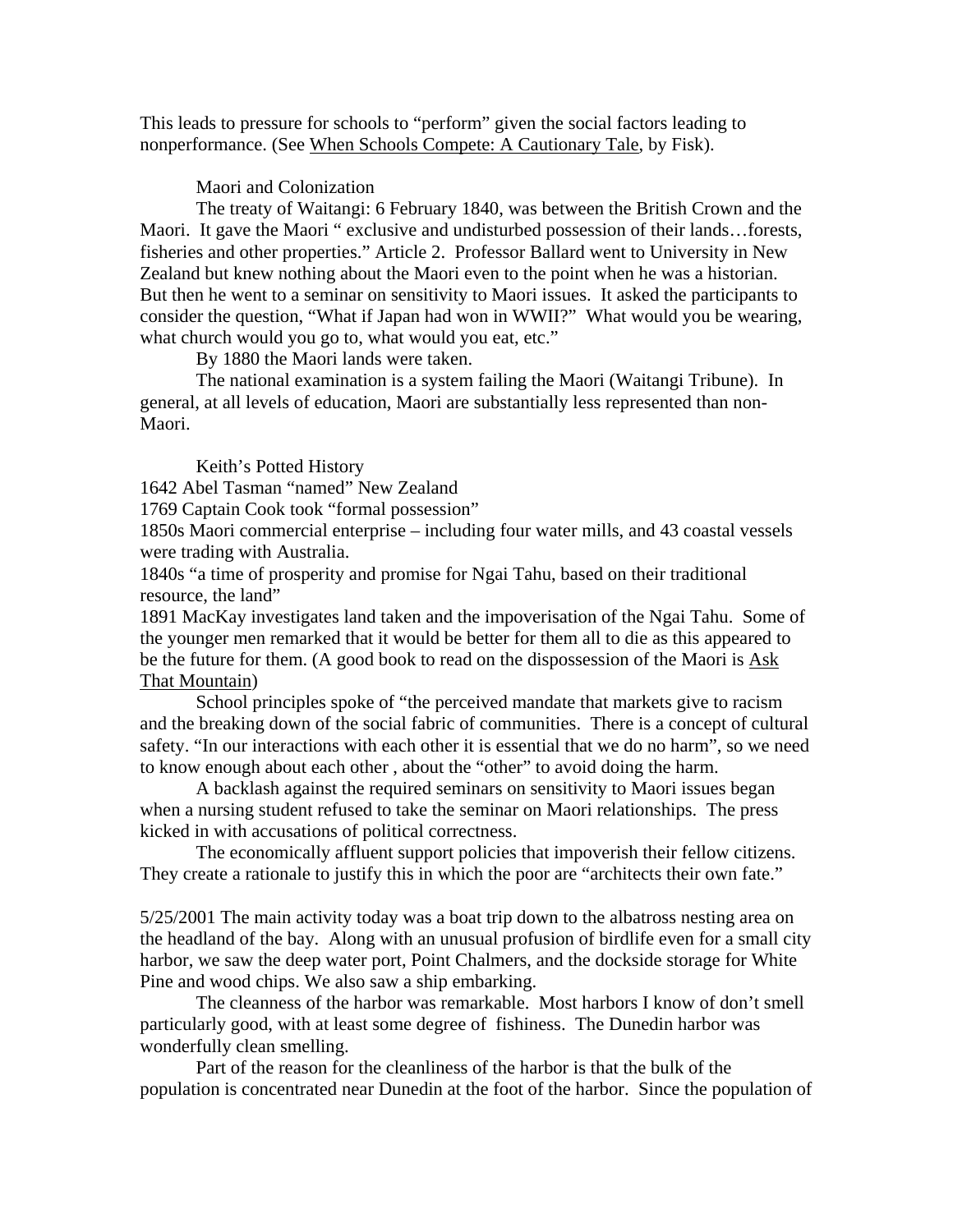Dunedin is small and the harbor is 22 km long, the sparseness of the population at most points surely contributes to its cleanliness. However if Dunedin and the small communities along the harbor weren't careful about effluents, the harbor could still be badly polluted. This suggests good attention to clean water policies along the bay.

 Housing is very inexpensive in Dunedin. Average urban houses in good neighborhoods are running about 120,000 NZ (about \$50,000-60,000 U.S.) and the median income is around 34,000 NZ. Apparently the average job in NZ pays about 25,000 NZ so that implies that most families are two career families.

 The albatross colony was neat! (Well not NEAT per se, that not being a wellknown characteristic of avian species. But it was interesting.) On the way we passed some old gun emplacements that were manned during both World Wars but never fired. (One of our speakers said that New Zealand had been very afraid of Japanese invasion during WWII but that the battles of Coral Sea and Midway had stopped all that and "Thank You Very Much".) They are empty now and sported the only graffiti that I've seen since coming to Dunedin.

 The albatross colony is protected and we were able to see both adult and nesting albatrosses. We also saw a large nesting area of Stewart Island shags, a type of cormorant. The New Zealand Fur Seal which was almost wiped out in the time of the whalers was there in profusion as well. The captain of our boat said that the reason that the multiple species could coexist in such a small area is that they each ate a different species of fish.

 We were told that the water near Dunedin was cold, and it was indeed. The wind in the Harbor was cold but not unpleasant, but when I got doused by a liberal splash of water when a wave hit the bow I found it a very chilling experience.

 As we approached the headlands we were told that it was the site of the original Maori settlement (actually the largest of 5) on the Otago Peninsula. I photographed the site, which is now the site of a small village and the site of the Marae we visited. Our guide told us that half of the Maori population was lost in the first years after the European settlement, mostly to measles and influenza, the first fever producing diseases to be experienced by the Maori. Every time the colony would start to recover, another group of whalers would land. The Maori practiced burial at sea, and Dunedin Harbor has the only identified burial site.

 Greenstone, bone and tidbits. When we were in the information center for the albatross site, there was a sign for sale: "Warning – Sheep Next 1200 km", 1200 km being the full length of New Zealand. It is a joke of course, but everywhere you go you see a pasture with sheep or cows. This really is a country dominated by agriculture. A new thing is farming deer. One farm was spending an enormous amount to build 12 foot fences to contain the deer.

 The main form of Moari craft is carving. The buildings we saw were decorated with ornate carvings (even the entrance to the Auckland airport for arriving international passengers was an intricate Maori carving). They do a variety of items for purchase. They make carvings out of wood, whalebone, bone and the native jade, called greenstone.

 The greenstone has spiritual value attached. There is a tradition that carved greenstone should not be purchased for one's self but need to be a give from someone else. The traditional carvings are all symbolic. There is one with a triple twist crossover that symbolizes unity. The traditional double twist crossover means infinity. A fish hook